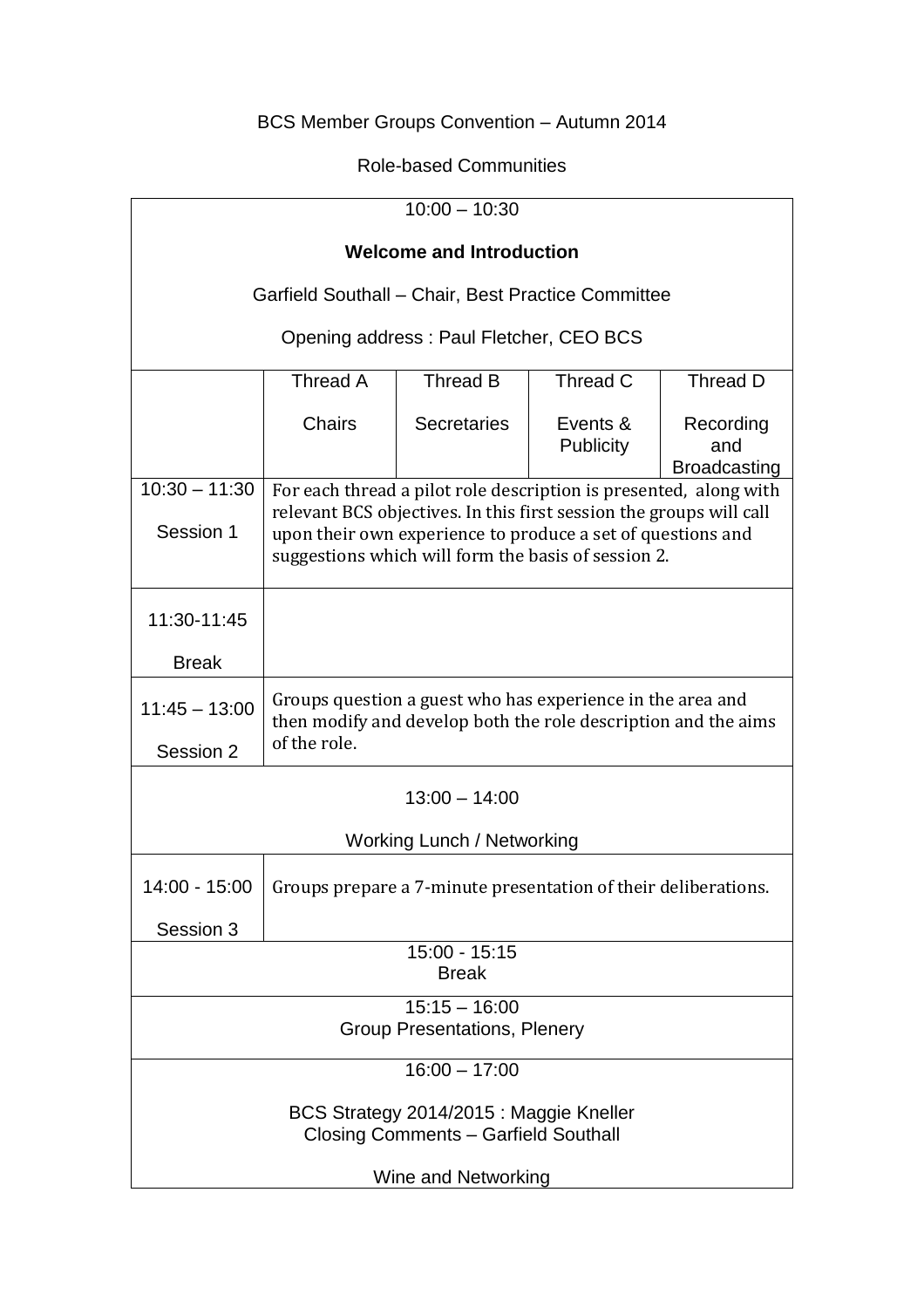## Aims of the day

- 1. To update/create role descriptions for the four committee positions under discussion.
- 2. To discuss how those roles further the mission of BCS and enhance member engagement.
- 3. To share best practice within the role community.
- 4. To identify further training that may be required, and how best this may be delivered.

## Role Descriptions as they currently stand

Edited extract from Volunteer Portal :-

## Chair

Must be a professional member of BCS (MBCS/FBCS).

Responsible for the supervision of all matters concerning the effective leadership of the Member Group.

Chairs all general (AGMs and EGMs) and committee meetings.

Prepares the Chair's Report for each AGM.

Ensures the formulation of strategies for the committee and implements appropriate actions to achieve the strategic goals.

## **Secretary**

Gives due notice of all general meetings (AGMs and EGMs) to all group members.

Gives due notice of committee vacancies to all group members.

Arranges suitable locations for committee meetings.

Prepares and issues agenda for all general meetings and committee meetings.

Records the minutes of all general meetings and committee meetings and issues copies to BCS Member Groups Team.

Must send an electronic copy of each set of approved minutes to the Member Groups Team (groups@hq.bcs.org.uk).

Handles correspondence between Member Groups Team and the Member Group.

Maintains a Member Group committee address / contact list, ensuring that updates are notified to Member Groups Team.

## Membership Secretary

Must be a professional member of BCS (MBCS/FBCS).

Welcomes new members and distributes information on forthcoming events and other introductory information.

Encourages individuals who have enquired about membership to join, and provides them with information about the Member Group and forthcoming events.

Co-ordinates the recruitment of IT professionals at member group events and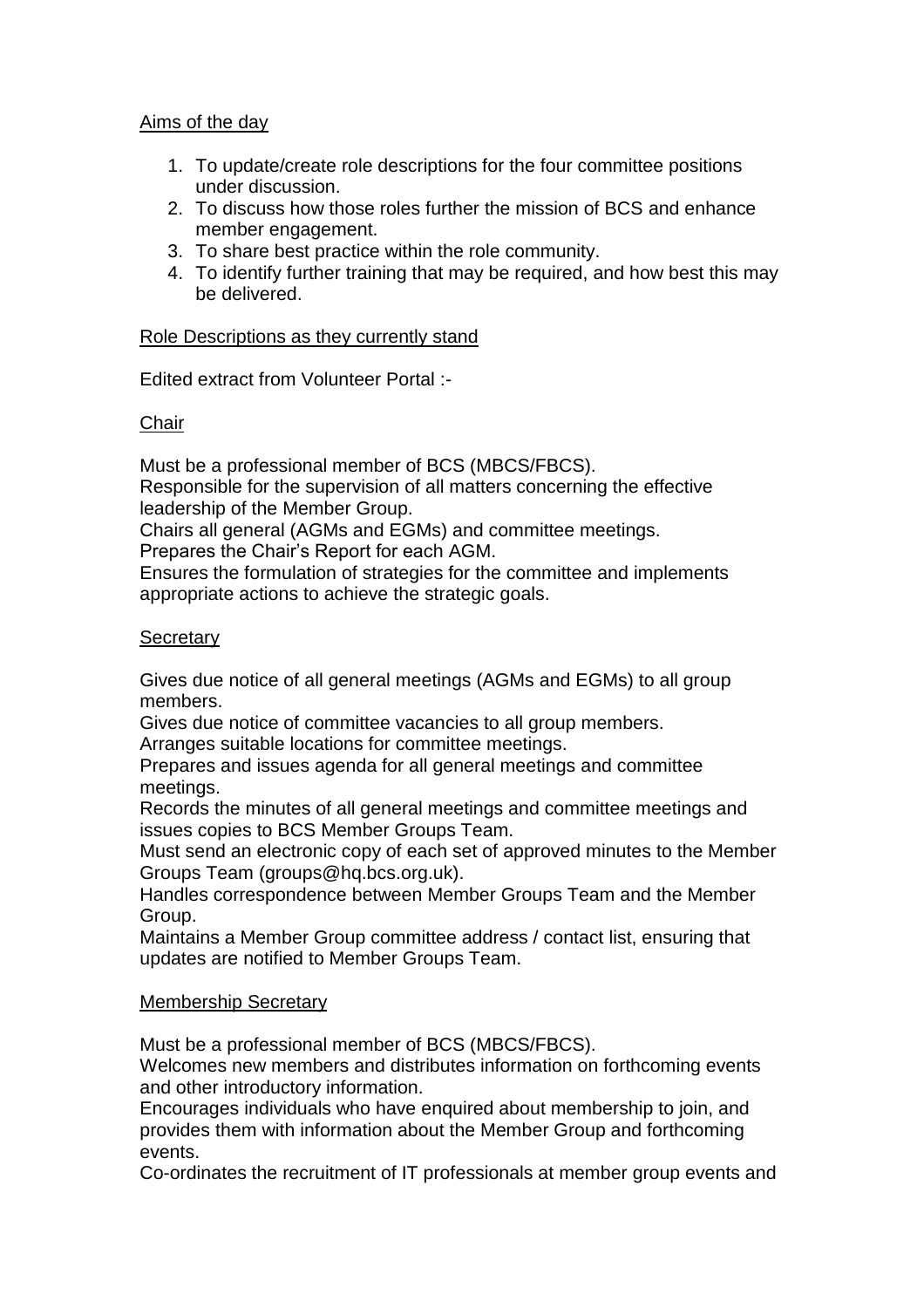through other methods.

Records events attendance and writes up reports.

Retains event attendance sheets (sends a copy to Member Groups Team) and co-ordinates a list of non-member attendees.

Uses member data provided on the group committee secure area.

Maintains a 'database' of these key contacts to facilitate the distribution of publicity material and other information.

Must comply with BCS Data Protection Guidelines

#### Email Co-ordinator

Acts as a focal point to distribute emails to Member Group members (e.g. notifying them of forthcoming events) using the BCS List Server facility. Can be asked to send emails to own group members by other groups. Distributes information regularly to an established network of contacts.

#### Webmaster

Creates and maintains the group website, liaising with BCS Web Team (webteamcms@hq.bcs.org.uk) over the various methods.

Either posts content to the website or provides access to committee members to post their own content.

The webmaster may also facilitate the use of other online channels for publicising events - such as social media, discussion forums - or the Member Group may have a separate 'Social Media Officer' to do this.

#### Publicity Officer

Ensures maximum coverage of group events, both before and after they occur.

Writes copy for media on branch activities.

Ensures all Group events are included in the BCS Diary.

Liaises with local press and radio.

Organises mail shots, programme cards, posters, etc.

#### Event Co-ordinator / Programme Card Co-ordinator

Puts the season's event programme together Makes administrative and logistical arrangements for the events, including venue, catering etc., using the BCS Event Booking System where appropriate

#### Social Media Officer

Engages with members, potential members and other organizations and Groups using social media.

Uses social media to advertise events.